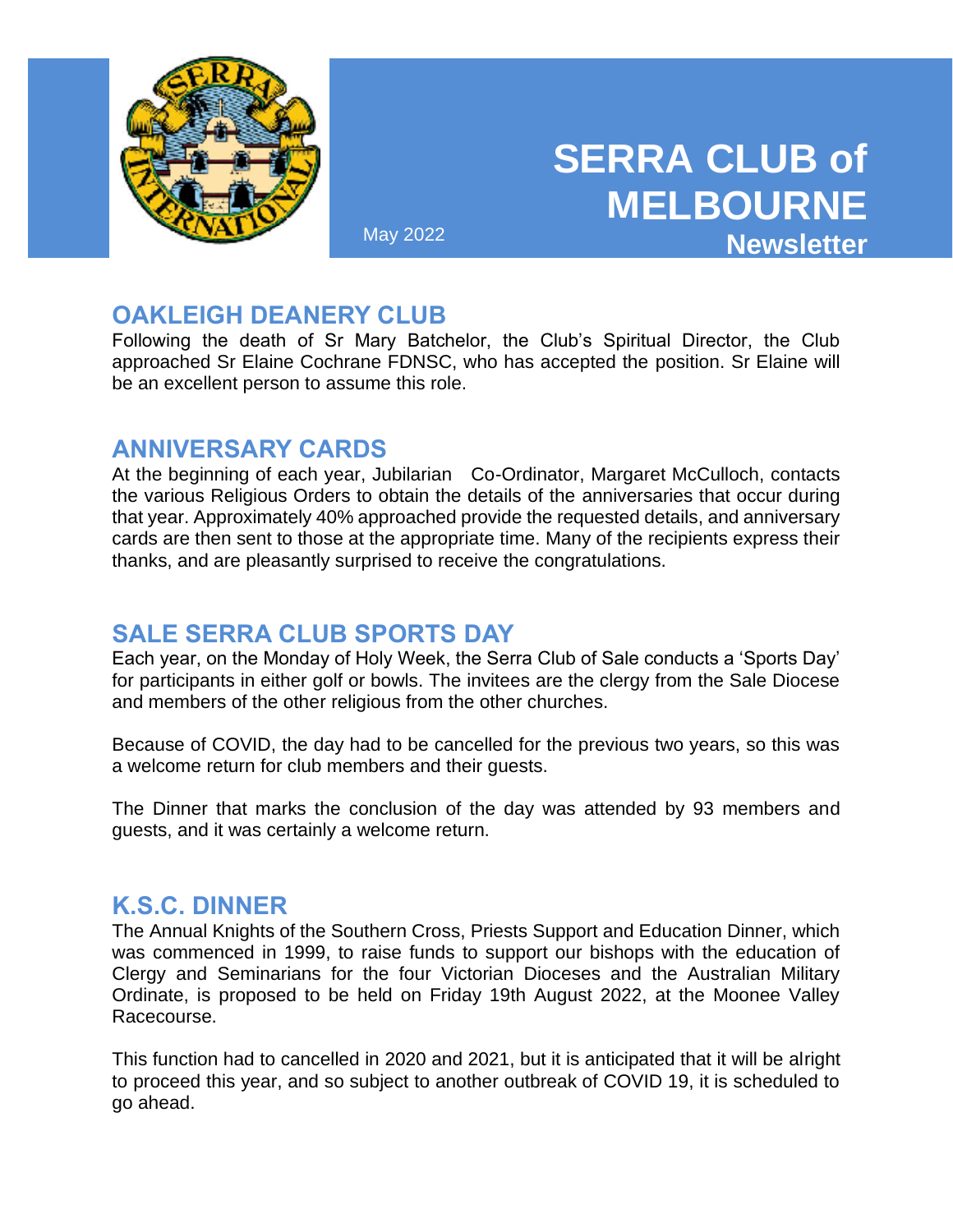The Dinner has raised over \$1.3 million since its inception.

Greg Craven AO has been confirmed as the Guest Speaker. Greg was the Vice-Chancellor and President of the Australian Catholic University from January 2008 to January 2021.

Serra members have had a table at all of these Dinners.

### **SCANZSPAC**

'

The Board met on Saturday 9th April by ZOOM.

The Board has made enquiries in regard to 'Simple Insurance guidelines for Clubs', and hopes to have something to provide to clubs in the near future.

Max Spencer reported that the Serra Club of Canberra has, in conjunction with Catholic Mission, set up a partnership with the seminary in Cambodia and is raising funds for the seminary.

Terry Scanlan suggested that to attract new members, it may be better to describe Serra as Ministry rather than a Club, as he felt that 'Club' put off many people.

Anne Larkins, as Chair of SCANZSPAC, gave a report from the International Board Meeting that was held on 8th April 2022. It is proposed to make changes to the By-Laws regarding the number of and attendance at meetings. Changes are also proposed for low income members whose gross annual income is less than US\$15,000 or equivalent, as established by the World Bank for other Countries, will be entitled to a reduction in dues. Another change proposed is that International Councils will pay their dues in local currency amounts. The dues will be by the Purchasing Power Parity index. For Australia, if the US rate is \$55, our rate would be AUD\$50 or about US\$38. The proposals will be put to the delegates at the Toronto Convention.

**Secretary, Frank McCulloch,** has once again done an incredible task, in producing the updated edition of the Serra Directory which was mailed to all clubs in December, with copies sent to Regional Bishops in Victoria.

### **Vice-President Vocations, David Carson**

David presented his overview of the current situation and provided the following information from several seminarians: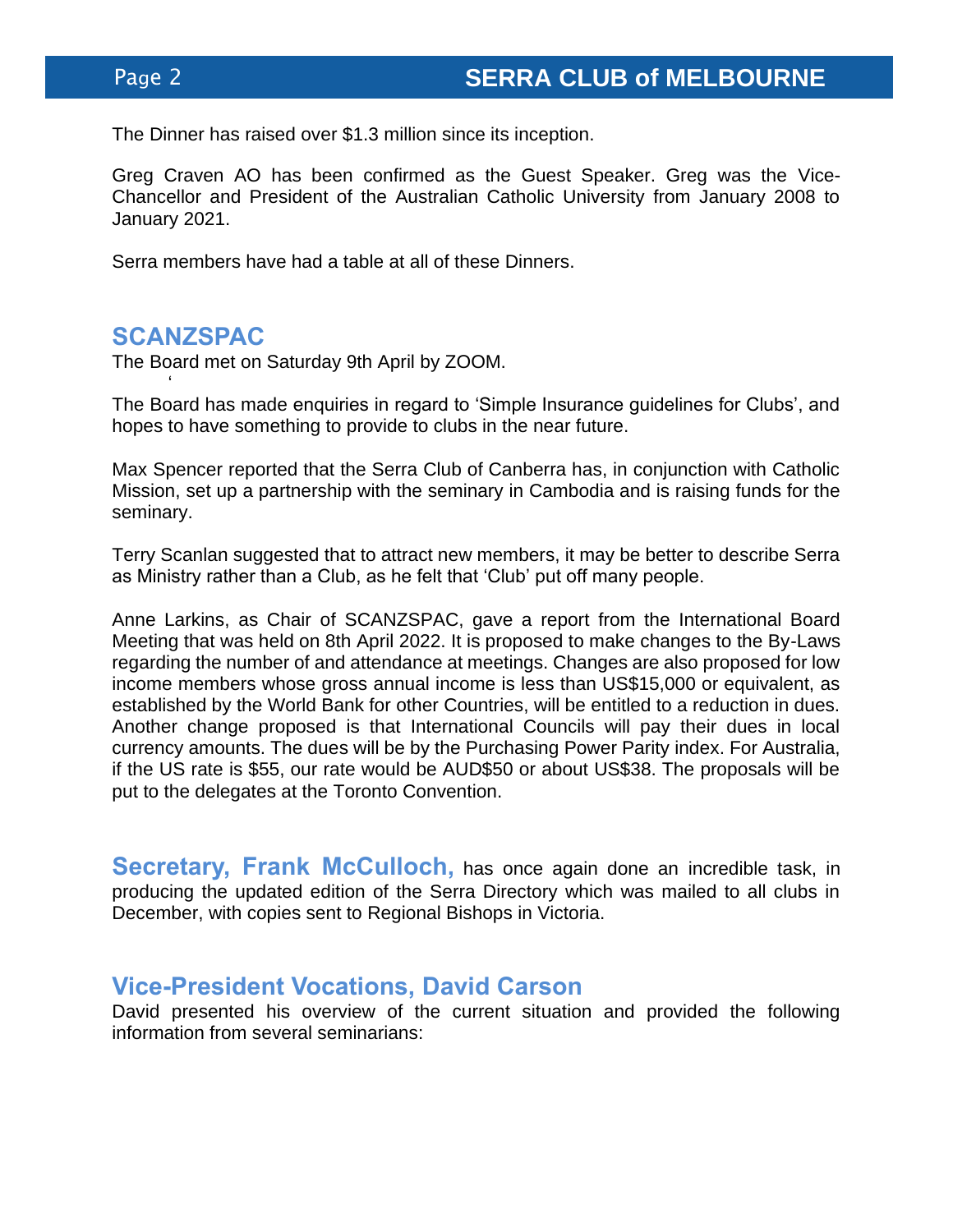#### **SEMINARY OF THE GOOD SHEPHERD**

The anticipated diaconate of six seminarians was realized. In addition, Solomon Okovido was ordained a Transitional Deacon for thr Maitland-Newcastle Diocese. Two more seminarians, Nam Le (Bathurst) and James Arblaster (Wollongong) will soon be ordained Transitional Deacons.

Broken Bay Diocese has seven students including three in year one. Earlier this year, Good Shepherd Seminary Homebush celebrated its 25th Anniversary following its move from St Patrick's Manly.

#### **MISSIONARIES OF GOD'S LOVE**

Three Brothers made their final vows in December 2021. It is believed that one of the Brothers will br ordained a Transitional Deacon overseas with the remaining two to be ordained Transitional Deacons in Australia.

The Order has five Brothers studying in formation in Garran (ACT) and 21 studying in the Melbourne seminary and there are several others in the Aspirancy stage.

The MGL Mission in Indonesia is very active in attracting young men to discern a vocation with Brothers participating in a pre-novitiate program, six undertaking studies at Ledeleno University and others in the Aspirancy stage.

#### **REDEMPTORIS MATER SEMINARY CHESTER HILL**

On 3rd December 2021, two Deacons were ordained to the Priesthood at St Mary's Cathedral Sydney by Archbishop Anthony Fisher (regretfully, David was unable to accept the invitation of Father Eric Skruzny to attend the ceremony).

With borders closed, Fr Eric advises that, along with the 'freezing' of the visa applications, no new students have been received for about two years. He hopes this will be adjusted soon with the likelihood of two new students entering the seminary, Currently there are 13 seminarians undertaking studies with two achieving the role of Lector in recent days. Eight of the seminarians are enrolled at Notre Dame University and Catholic Institute of Sydney with the other five on mission and placement. It is hoped that, later this year, there will be candidates for ordination as Transitional Deacons.

Because of the border closures, the students undertaking (in Fr Eric's words) 'an outback mission of discovery' to Adelaide, Port Pirie, Port Augusta, Cooper Pedy and beyond was welcomed throughout their travels.

Fr Eric advised that there are three Redemptoris Mater Seminarians in Ukraine with their situation becoming, 'more dangerous by the day and hour.' Fr Eric has asked for our prayers for their safety.